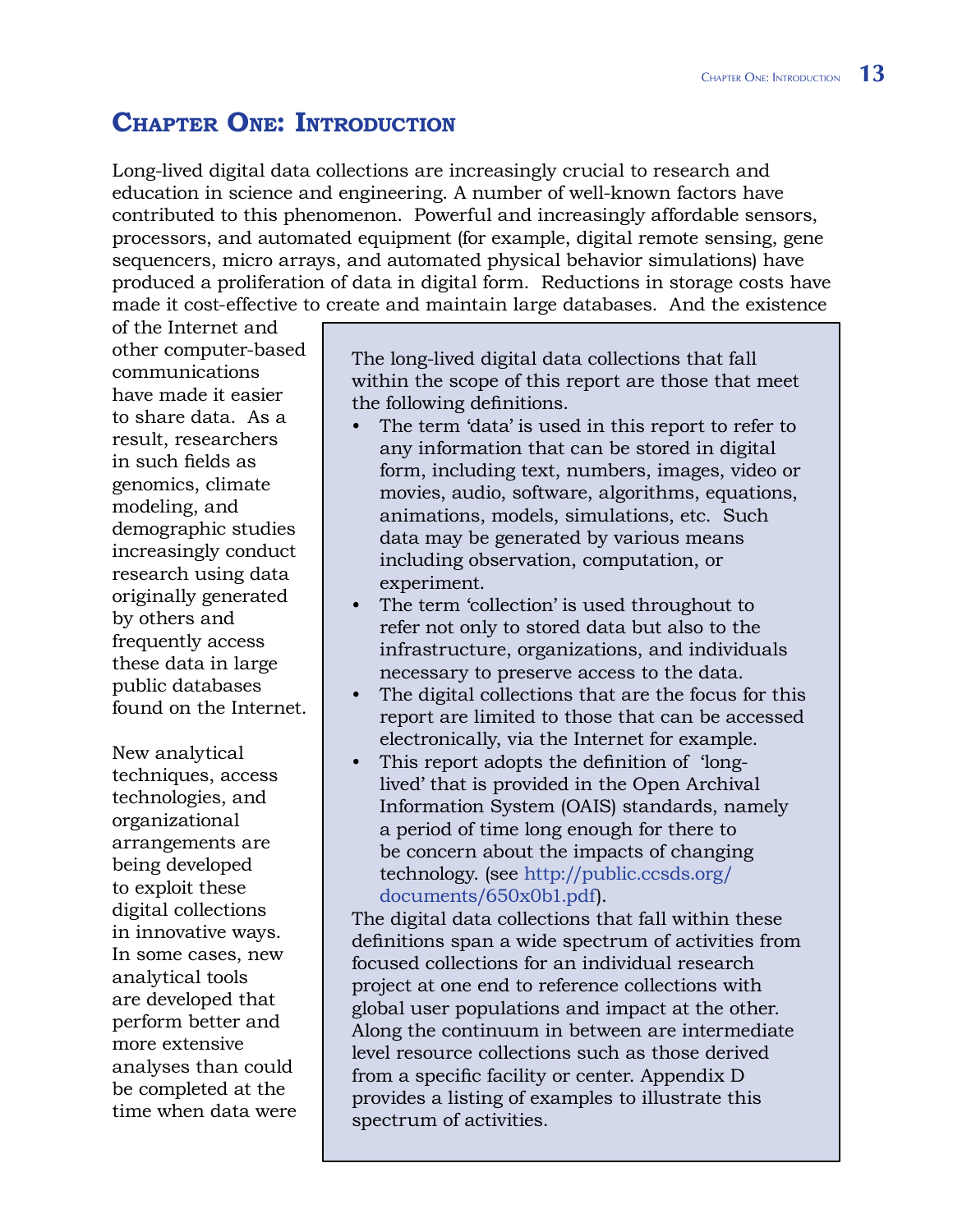collected. Often analysis depends not just on the sensed or computer-generated data, but upon the metadata that characterizes the environment and the sensing instrument. As a result of these innovative approaches, data collections often have value beyond that envisioned when the collection was started.

Data collections provide more than an increase in the efficiency and accuracy of research; they enable new research opportunities. They do this in two quite different ways. First, digital data collections provide a foundation for using automated analytical tools, giving researchers the ability to develop descriptions of phenomena that could not be created in any other way. While this is true for science that studies natural physical processes, it is particularly enabling for the social scientists.

Second, digital data collections give researchers access to data from a variety of sources and enable them to integrate data across fields. The relative ease of sharing digital data – compared to data recorded on paper – allows researchers, students, and educators from different disciplines, institutions, and geographical locations to contribute to the research enterprise. It democratizes research by providing the opportunity for all who have access to these data collections to make a contribution.

Recognizing the growing importance of these digital data collections for research and education, their potential for broadening participation, and the vast sums invested in creating and maintaining them, the National Science Board formed the Long-lived Data Collections Task Force. The Board charged the task force with identifying the policy issues relevant to long-lived data collections and making recommendations for consideration by the Board and the community (see Appendix A for the task force charter).

As a first step in informing analyses of these issues, the Board and its task force held two workshops with the goal of identifying key policy issues for further consideration. The first workshop, held on November 18, 2003, focused on the experiences of NSF programs and other Federal agencies with long-lived data collections. Participants agreed to a considerable extent on the main policy issues, even though there is one stark difference between NSF and many other agencies: the vast majority of long-lived data collections supported by the NSF are managed by external research organizations, while other agencies, such as the National Aeronautics and Space Administration (NASA) and the National Oceanographic and Atmospheric Administration (NOAA) focus more heavily on archiving and curating many such data collections themselves. The second workshop, held on March 23, 2004, focused on the experience of the NSF grantee community.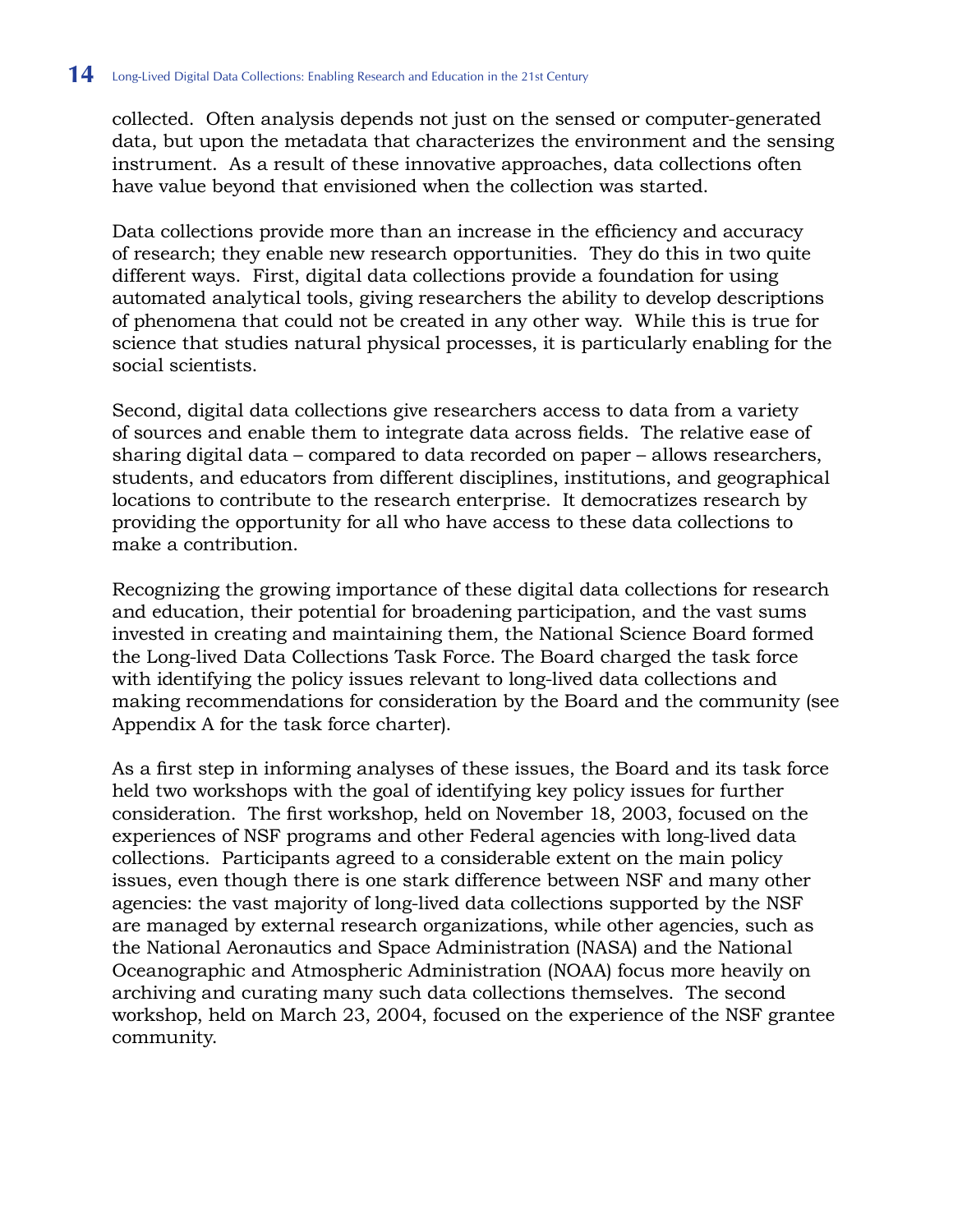This report summarizes the discussions and recommendations made at these two workshops, supplemented by the findings of other researchers who have examined these issues in detail (see Appendix B for a short bibliography of relevant studies). At both workshops, participants emphasized that policy development must be guided by a clear understanding of the unique features of the "data collection universe" – the system of data collectors, users, managers, and funding agencies central to the research and education activities that involve digital data collections. Accordingly, the **second** and **third** chapters of the report outline the complex structure of the digital data collections universe and the responsibilities of the individuals and institutions that play a role in creating and maintaining the collections that are in it.

The **fourth** chapter builds on this framework to highlight what the task force believes to be the key considerations when formulating policy and strategy for long-lived data collections, focusing on issues that are germane to the NSF.

The **fifth** and final chapter of the report summarizes the workshop outcomes and provides recommendations. In keeping with the charge to the task force, these recommendations focus specifically on "the policy issues relevant to the National Science Foundation and its style and culture of supporting the collection and curation of research data."

The primary purpose of this report is to frame the issues and to begin a broad discourse. Specifically, the NSB and NSF working together – with each fulfilling its respective responsibilities – need to take stock of the current NSF policies that lead to Foundation funding of a large number of data collections with an indeterminate lifetime and to ask what deliberate strategies will best serve the multiple research and education communities. The analysis of policy issues in Chapter Four and the specific recommendations in Chapter Five of this report provide a framework within which that shared goal can be pursued over the coming months. The broader discourse will require substantial interaction, cooperation, and coordination among the relevant agencies and communities at the national and international levels. Chapters Two and Three of this report, describing the fundamental elements of the data collections universe and the relationships among its constituents, are intended to provide a useful reference upon which to begin broader interagency and international discussions.